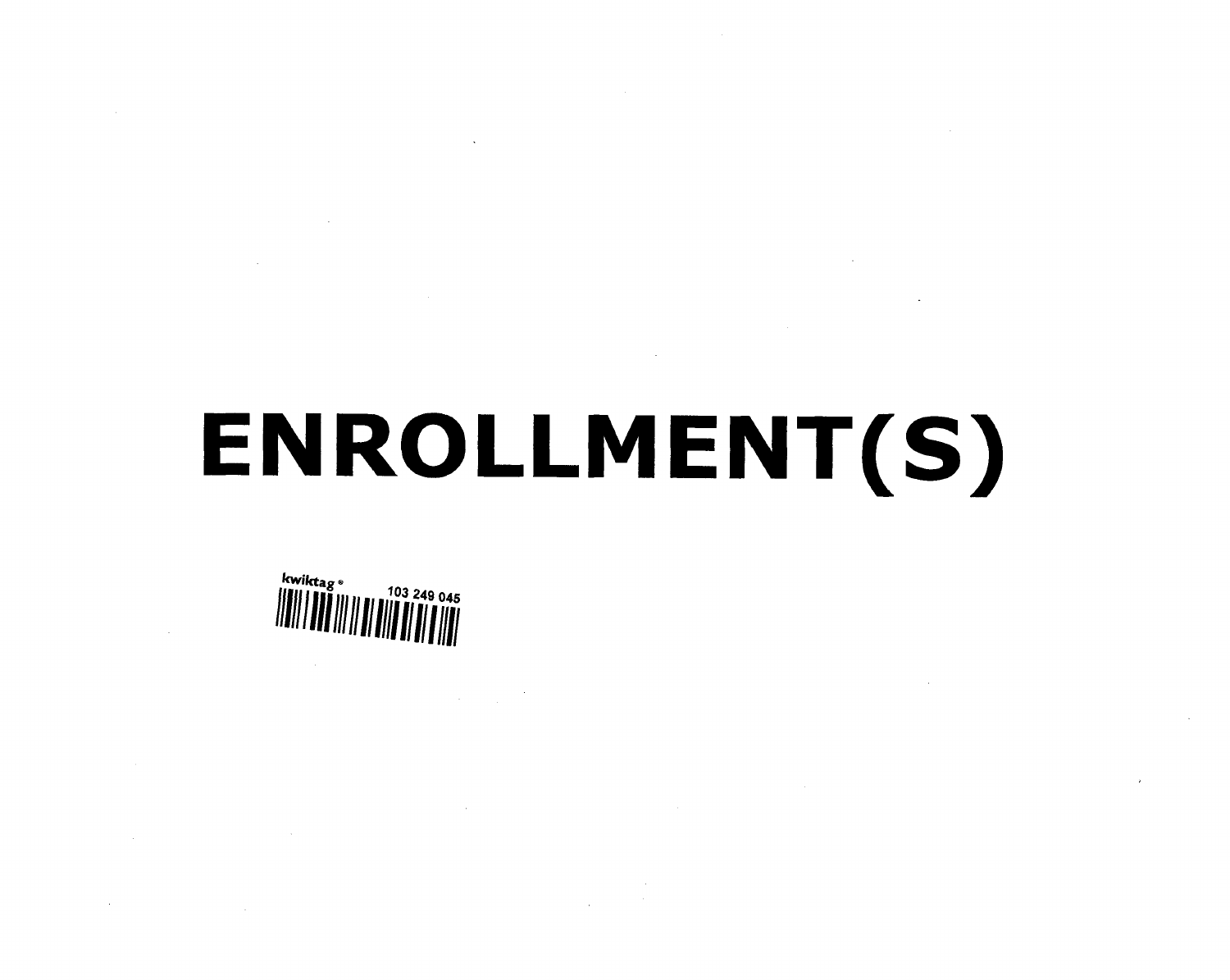## COUNCIL OF THE DISTRICT OF COLUMBIA

 $\mathfrak{g}$ 

#### NOTICE

### **D.C.** LAW 9-96

"Comprehensive Anti-Drunk Driving Amendment Act of 1991".

Pursuant to Section 412 of the District of Columbia Self-Government and Governmental Reorganization Act, P. L. 93-198, "the Act", the Council of the District of Columbia adopted Bill No. 9-34 on first and second readings, October I, 1991, and November 5, 1991 respectively. Following the signature of the Mayor on November 25, 1991, this legislation was assigned Act No. 9-98, published in the December 6, 1991, edition of the D.C. Register, (Vol 39 page 7274) and transmitted to Congress on November 26, 1992 for a 60-day review, in accordance with Section 602(c)(2) of the Act.

The Council of the District of Columbia hereby gives notice that the 60-day Congressional Review Period has expired, and therefore, cites this enactment as D.C. Law 9-96, effective May 5, 1992.

..... */Z,//* JÓHN A' WILSON Chairman of the Council

Dates Counted During the 60-day Congressional Review Period:

November 26,27 Jaunuary 21,22,23,24,27,28,29,30,31 February 3,4,5,6,1 8,1 9,20,21,24,25,26,27,28

March 2,3,4,5,6,9,10,II,12,13,16,17,18,19,20,23,24,25,26,27,30,31

April 1,2,3,6,7,8,9,10,28,29,30

May 1,4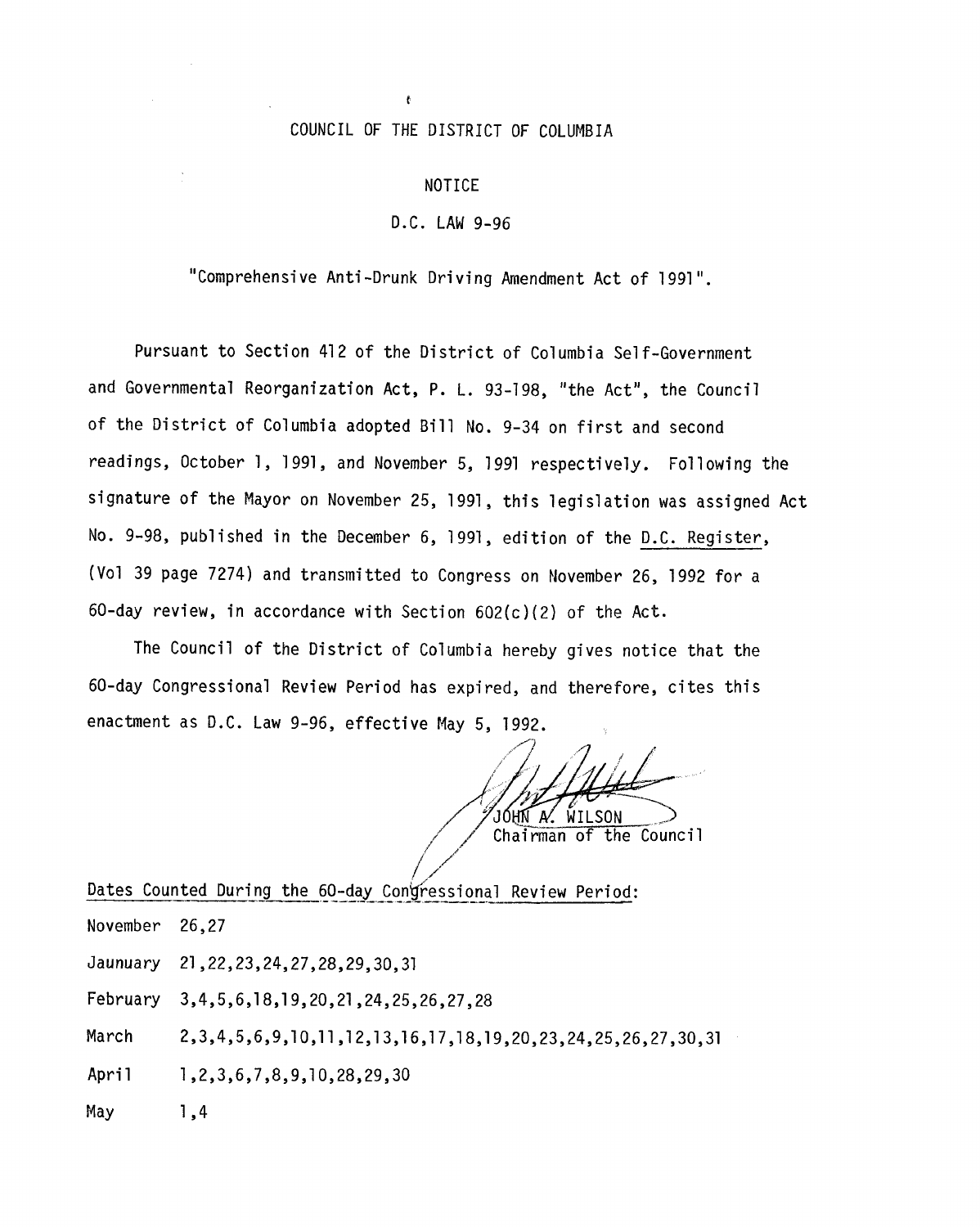# **Enrolled Original**

**Codification** 

## AN ACT

District of Columbia Code

## D,C, ACT 9-98

1992 Supplement)

IN THE COUNCIL OF THE DISTRICT OF COLUMBIA

OVEMBER 25, 1991

To amend the Anti-Drunk Driving Act of 1982 to eliminate the presumption that a person is not under the influence or impaired where the alcohol in the blood, urine or breath is below the level constituting prima facie proof; the District of Columbia Implied Consent Act to provide a definition of chemical test; the District of Columbia Traffic Act of 1925 to increase the fees for the restoration and reinstatement of an offender's operator's permit, permit police officers to administer preliminary breath tests for alcohol under certain circumstances, establish mandatory minimum fines, establish a pretrial alcohol diversion program and assess the cost of the program to offenders, and permit the impoundment of vehicles operated by those arrested for drunk driving; D.C. Code §23-581 to authorize police officers to make warrantless arrests of drunk drivers based on a probable cause determination; and Title 18 District of Columbia Municipal Regulations to prohibit a person from operating or riding in a vehicle when any opened alcoholic beverage is in or on the vehicle except where certain guidelines are followed.

BE IT ENACTED BY THE COUNCIL OF THE DISTRICT OF COLUMBIA, That this act may be cited as the "Comprehensive Anti-Drunk Driving Amendment Act of 1991".

Sec. 2. Section 2 and 3 of the Anti-Drunk Driving Act of 1982, effective September 14, 1982 (D.C. Law 4-145; D.C. Code §§40-717.1 and 40-717.2), are amended as follows:

(a) Section 2 (D.C. Code §40-717.1) is amended by amending paragraphs (1) and (2) to read as follows:

Section 40-717.1

"(1) Defendant's blood contained less than .05 percent by weight, of alcohol, or defendant's urine contained less than .06 percent, by weight, of alcohol, or that at the time of the test less than .24 micrograms of alcohol were contained in 1 milliliter of his or her breath, consisting of substantially alveolar air, this evidence shall not establish a presumption that the defendant was or was not, at the time, under the influence of intoxicating liquor, but it may be considered with other competent evidence in determining whether the defendant was under the influence of intoxicating liquor; and

"(2) Defendant's blood contained .05 or more, by weight, of alcohol, or defendant's urine contained .06 percent or more, by weight, of alcohol, or that at the time of the test, .24 micrograms or more of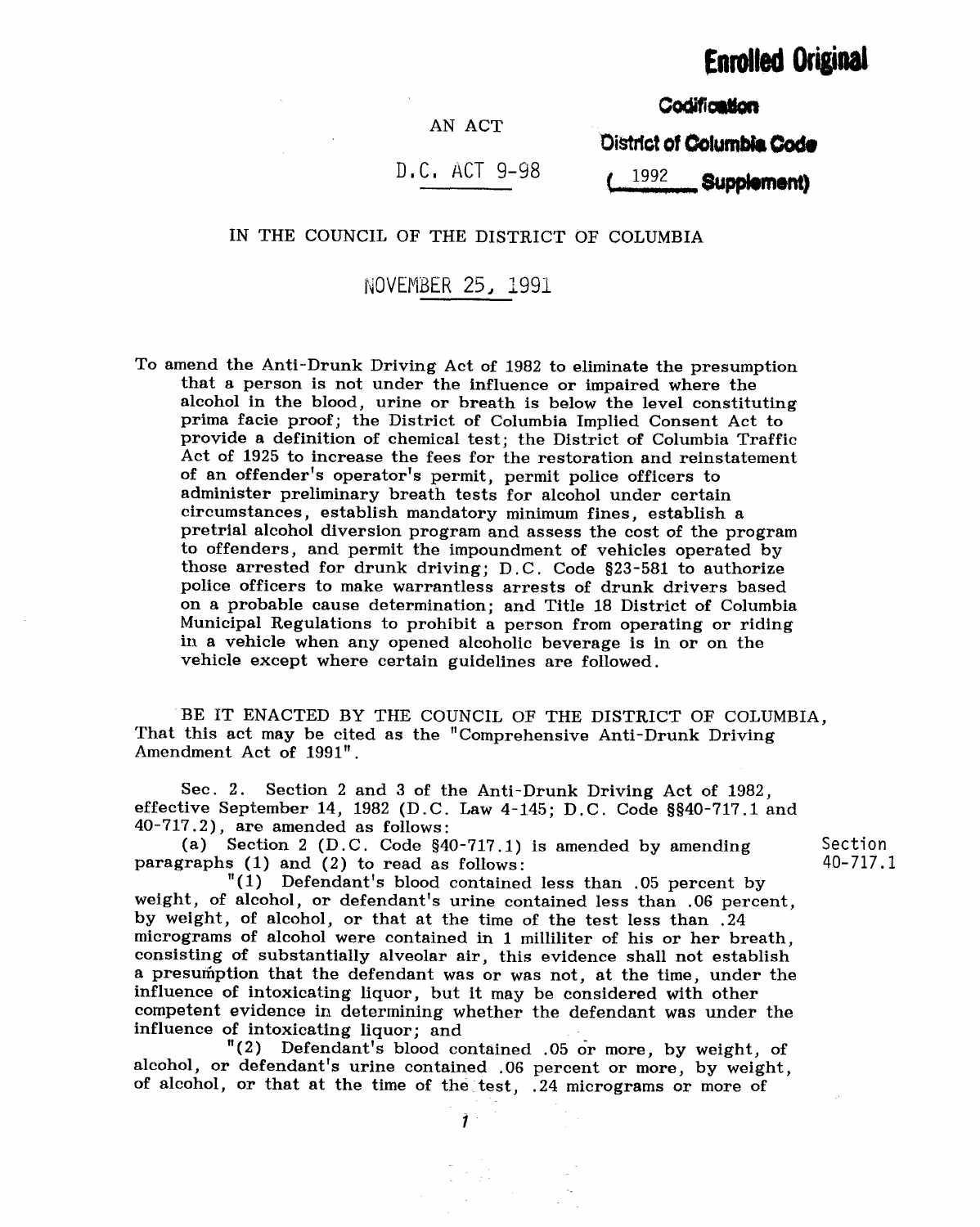alcohol were contained in 1 milliliter of his or her breath, consisting of substantially alveolar air, this evidence shall constitute prima facie proof. that the defendant was, at the time, under the influence of intoxicating liquor and that, while the defendant was operating or in physical control of a vehicle, his or her ability to operate a vehicle was impaired by the consumption of intoxicating liquor."

(b) Section 3 (D.C. Code §40-717.2) is amended by striking the phrase "the testimony has been certified" and inserting the phrase "the test of the specimen has been certified" in its place. Section 40-717.2

Sec. 3. The District of Columbia Implied Consent Act, approved October 21, 1972 (86 Stat. 1016; D.C. Code {}40-501 et *seq.),* is amended as follows :

(a) Section 1 (D.C. Code §40-501) is amended by adding a new paragraph (9) to read as follows: Section 40-501

"(9) The term 'chemical test' means a test which measures or relates to the properties or actions of chemicals."

(b) Section 2 (D.C. Code §40-502) is amended as follows:

(1) By striking the phrase "or breath" wherever it follows the word "blood"; and 40-502

(2) By adding after the phrase "of alcohol" and before the phrase "or that" the following phrase:

"or .48 micrograms or more of alcohol are contained in 1 milliliter of that person's breath, consisting of substantially alveolar air,"

(c) Section 5(a) (D.C. Code §40-505(a)) is amended as follows:

(1) By striking the phrase "or breath"; and

(2) By adding after the phrase "of alcohol" and before the phrase "or defendant's" the following phrase:

"or .48 micrograms or more of alcohol were contained in one milliliter of the individual's breath, consisting of substantially alveolar air,"

See. 4. The District of Columbia Traffic Act of 1925, approved March 3, 1925 (43 Stat. 1119; D.C. Code §40-701 *et seq.*), is amended as follows :

(a) Section 2 (D.C. Code §40-702) is amended by inserting a new paragraph (11) to read as follows: Section 40-702

"(11) The term 'chemical test' means a test which measures or relates to the properties or actions of chemicals."

(b) Section  $6(a)(4)$  (D.C. Code  $$40-703(a)(4)$ ) is amended by striking the figure "\$30" and inserting the figure "\$75" in its place.

(c) Section 10 (D.C. Code  $$40-716$ ) is amended as follows:<br>(1) Subsection (b)(1) is amended as follows:

Subsection  $(b)(1)$  is amended as follows:

(A) By amending the first sentence by striking the phrase "an equivalent quantity of alcohol is contained in at least 2,000 cubic centimeters of his breath" and adding the phrase ".48 micrograms or more of alcohol are contained in 1 milliliter of his breath, consisting of substantially alveolar air" in its place; and

(B) By amending the second sentence to read as follows: "Any individual violating any provision of this paragraph, upon conviction for the 1st offense, unless the individual has previously been convicted for a violation of paragraph (2) of this subsection, shall be fined \$300 and in addition may be imprisoned for not more than 90 days; upon conviction for the 2nd offense, or for the 1st offense following a

Section

Section 40-505

Section 40-703

Section 40-716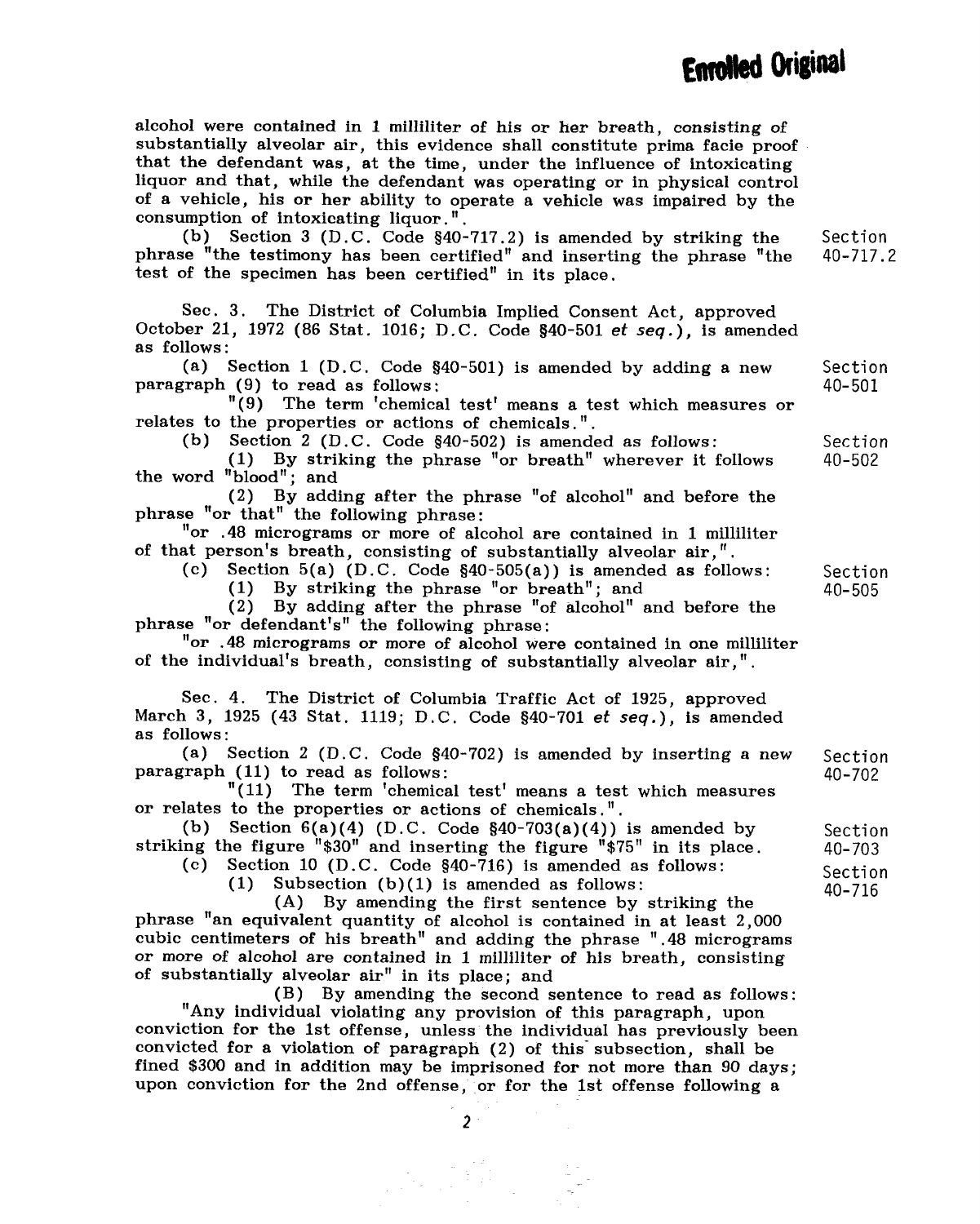previous conviction for a violation of paragraph (2) of this subsection, within a 15-year period, shall be fined an amount not less than \$1,000 and not more than \$5,000 and in addition may be imprisoned for not more than 1 year; and, upon conviction for the 3rd or any subsequent offense, or for the 2nd offense following a previous conviction for a violation of paragraph (2) of this subsection, within a 15-year period, shall be fined an amount not less than \$2,000 and not more than \$10,000 and in addition may be imprisoned for not more than 1 year.".<br>(2) Subsection (b)(2) is amended by

Subsection  $(b)(2)$  is amended by amending the second sentence to read as follows:

"Any individual violating any provision of this paragraph, upon conviction for the 1st offense, unless the individual has previously been convicted for a violation of paragraph (1) of this subsection, shall be fined not less than \$200 and not more than \$300 and in addition may be imprisoned for not more than 30 days; upon conviction for the 2nd offense, or for the 1st offense following a previous conviction for a violation of paragraph (1) of this subsection, within a 15-year period, shall be fined an amount not less \$300 and not more than \$500 and in addition may be imprisoned for not more than 90 days; and, upon conviction for the 3rd or any subsequent offense, or for the 2nd offense following a previous conviction for a violation of paragraph (1) of this subsection, within a 15-year period, shall be fined an amount not less than \$1,000 and not more than \$5,000 and in addition may be imprisoned for not more than 1 year.".

(3) Subsection (b)(5) is amended by adding 3 sentences at the end to read as follows:

"The Corporation Counsel is authorized to request that a person who is charged with a violation of any provision of paragraph (1) of this subsection agree, as a condition to acceptance into a diversion program in lieu of prosecution, to pay the District of Columbia or its agents, a reasonable fee for the costs to the District of the person's participation in the diversion program; provided, that the Corporation Counsel shall set the fee by rule and at a level which the Corporation Counsel determines will not unreasonably discourage persons from entering the diversion program. The Corporation Counsel may reduce or waive the fee if it finds that the person is indigent. The Mayor shall determine the provider, the content, and eligibility requirements for any diversion program."

(4) A new subsection (b-l) is added to read as follows:  $"(b-1)(1)$  A law enforcement officer who has reasonable grounds to believe that a person is or has been violating subsection (b) of this section, without making an arrest or issuing a violation notice, may request the person to submit to a preliminary breath test, to be administered by the officer, who shall use a device which the Mayor has by rule approved for that purpose.

"(2) Before administering the test the officer shall advise the person to be tested that the test is voluntary and that the results of the test will be used to aid in the officer's decision whether to arrest the person.

"(3) The results of the preliminary breath test shall be used by the officer to aid in the decision whether to arrest the person. Except as provided in subsection (d) of this Section, the results of the test shall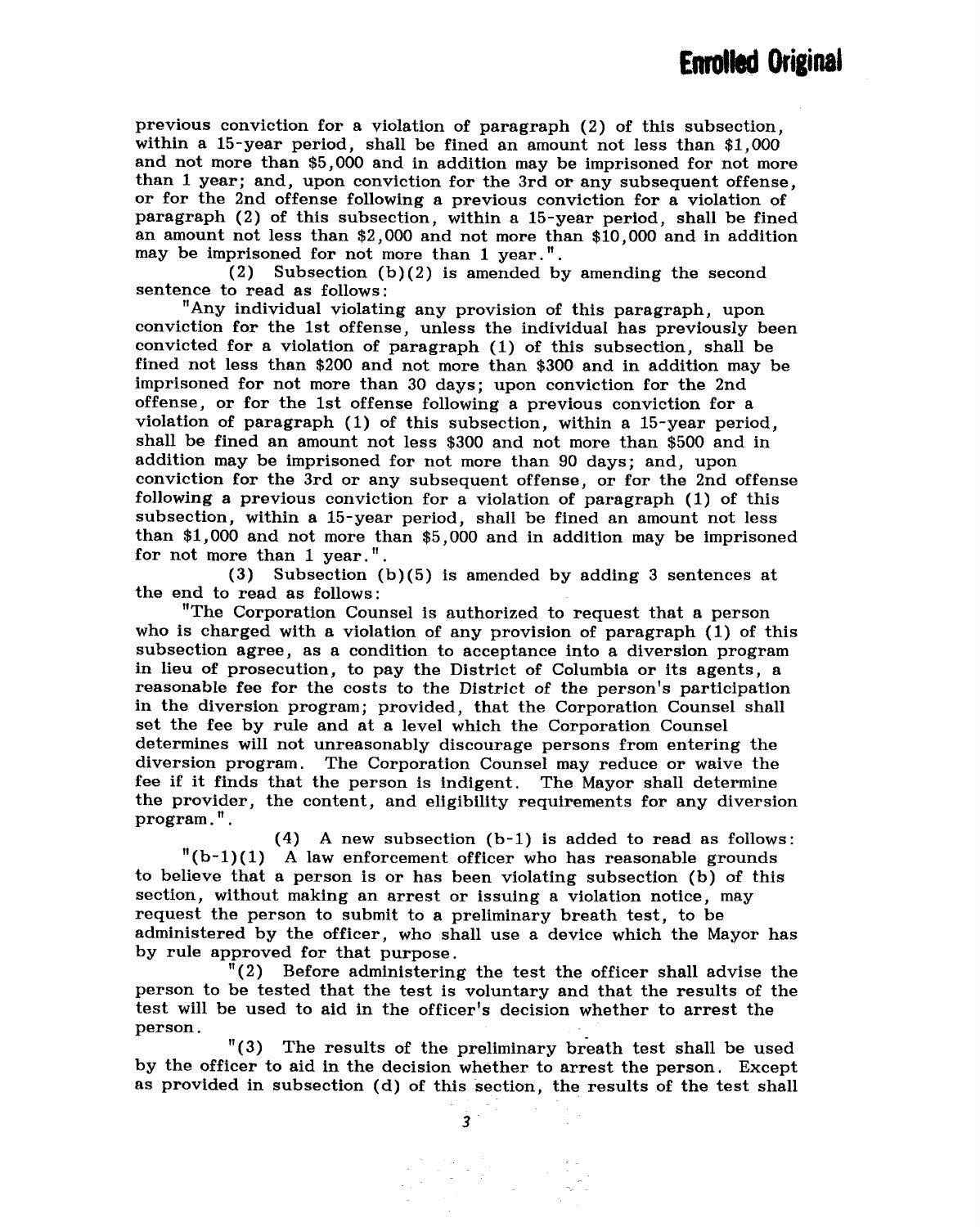not be used as evidence by the District in any prosecution, and shall not be admissible in any judicial proceeding.

"(4) The results of the test may be used, and shall be admissible in any judicial or other proceeding In which the validity of the arrest or the conduct of the officer is an issue.".

(5) A new subsection (c-l) is added to read as follows:

 $"({\rm c-1})(1)$  Except as provided in paragraph (2) of this subsection, when a law enforcement officer arrests a person for a violation of any provision of subsection (b) of this section, the officer shall cause the motor vehicle which the arrested person operated or controlled to be impounded.<br> $"(2)$ 

The officer shall not cause the vehicle to be impounded if :

"(A) A registered owner of the vehicle authorizes the officer to release the vehicle to a person:

"(i) Who is in the company of the arrested person;

"(ii) Who has in his or her immediate possession a valid permit to operate a motor vehicle; and

"(iii) Who the officer *determines* to be in physical condition to operate the vehicle without violating subsection (b) of this section;

"(B) A registered owner of the vehicle:

(i) Is present to take custody of the vehicle;

"(ii) Has in his or her immediate possession a valid permit to operate a motor vehicle; and

"(iii) Is determined by the officer to be in physical condition to operate the vehicle without violating subsection (b) of this section; or

"(C) The arrested person authorizes the officer to release the vehicle to a person:

"(i) Who is not in the company of the arrested person;

"(ii) Who has in his or her immediate possession a valid permit to operate a motor vehicle;

"(iii) Who the officer determines to be in physical condition to operate the vehicle without violating subsection (b) of this section; and

"(iv) Who shall take possession of the vehicle within a reasonable period of time from a public parking space to be determined by the arresting officer.

 $"(3)(A)$  Except as provided in paragraph (4) of this subsection or in subparagraph (B) of this paragraph, an impounded vehicle shall be released:

"(i) At any time, to a registered owner of the vehicle, other than the arrested person; or

"(ii) 24 hours after the arrest, to the arrested person.

"(B) No vehicle shall be released to a person unless a law enforcement officer determines that the person is in physical condition to operate a motor vehicle without violating subsection (b) of this section.

"(C) If the law enforcement officer has a reasonable doubt that the person is in the physical condition required by  $subparagraph$  (B) of this paragraph, the officer may direct that a

 $\overline{a}$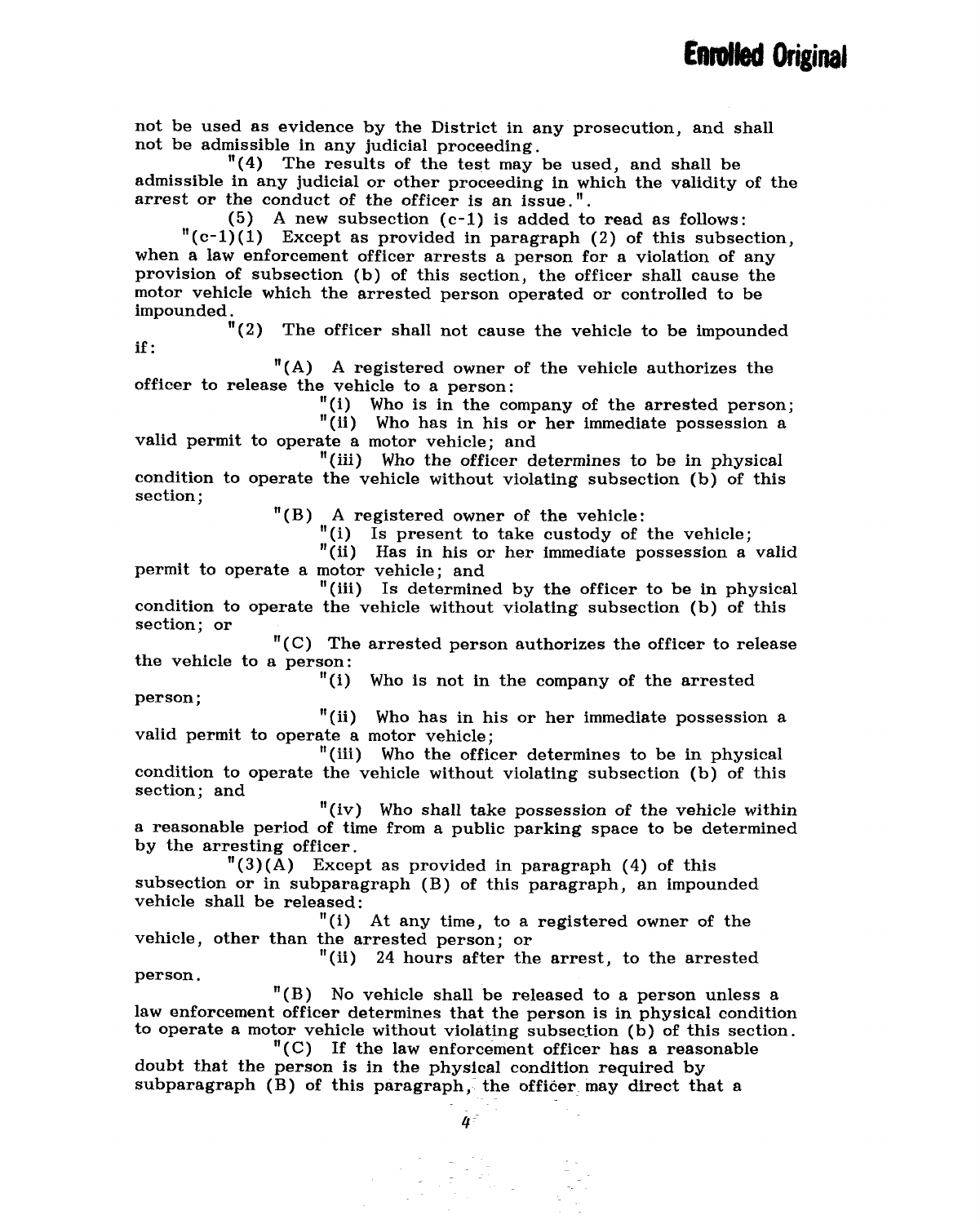chemical test be administered to determine the person's blood-alcohol or blood-drug content. The results of the test may not be used as evidence in any criminal proceeding. If the person refuses to submit to a chemical test, the officer may determine that the person does not meet the condition of subparagraph (B) of this paragraph.

"(4) Any motor vehicle that is impounded shall be subject to an impoundment charge of \$50, which shall be paid prior to the release of the motor vehicle. Any motor vehicle that remains impounded and unclaimed for more than 72 hours shall be processed and handled as an abandoned vehicle, and shall be subject to any other charges and costs, including storage fees and relocation costs, as are otherwise provided and assessed by the Mayor.

 $^{\prime\prime}(5)(A)$  Except as provided in subparagraph (B) of this paragraph, neither the District of Columbia nor any employee of the District of Columbia shall be liable for injury to persons or damage to property which results from any act or omission in the implementation of any provision of this subsection.

"(B) An employee of the District of Columbia may be liable for injury or damage which results from the gross negligence of the employee. If the act or omission of the employee which constitutes gross negligence occurred while the employee was engaged in furthering the governmental interest of the District of Columbia, the District of Columbia may also be liable for the resulting injury or damage."

Sec. 5. Section 23-581(a) of the District of Columbia Code is amended as follows:

(a) By striking the period at the end of subparagraph (C) and adding the phrase "; and" in its place;

Section 23-581

(b) By adding a new subparagraph (D) to read as follows:

"(D) a person who he has probable cause to believe has committed any offense which is listed in paragraph (3) of this section, if the officer has reasonable grounds to believe that, unless the person is immediately arrested, reliable evidence of alcohol or drug use may become unavailable or the person may cause personal injury or property damage."; and

(c) By adding a new paragraph (3) to read as follows:

"(3) The offenses which are referred to in subparagraph (D) of paragraph (1) are the following offenses specified in the District of Columbia Traffic Act of 1925, approved March 3, 1925 (43 Stat. 1119; D.C. Code §40-701 *et seq.*), and listed in the following table:<br>Offense: Specified in -Offense: Specified in section  $9(b)$  (D.C. Code  $$40-712(b))$ )

fleeing from the scene of an accident . . . . . . . . . . operating or physically controlling a vehicle when under the influence of intoxicating liquor or drugs, when operating ability is impaired by intoxicating liquor, or when the operator's blood, breath, or urine contains the amount of alcohol which is

section 10(a) (D.C. Code §40-716(a))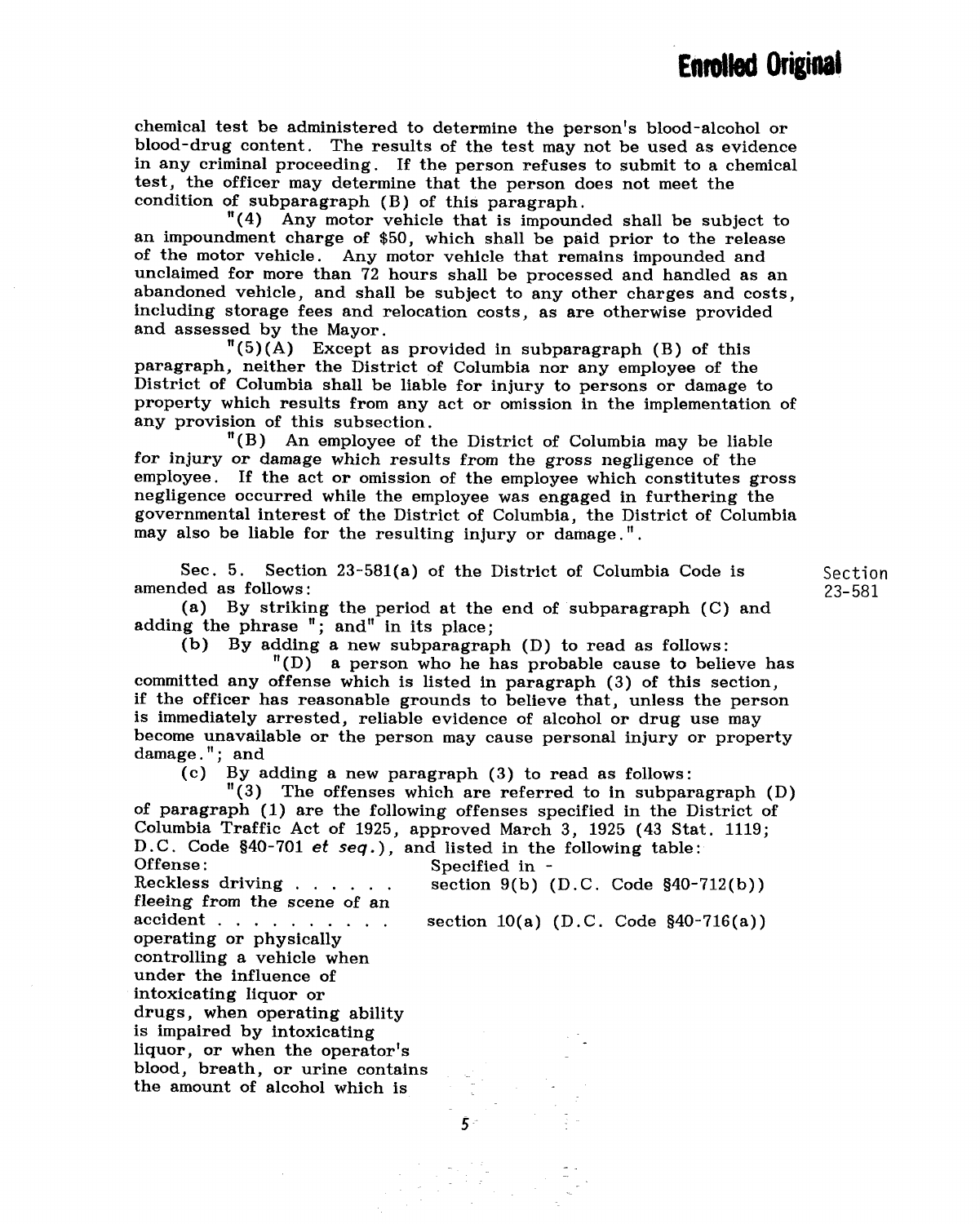prohibited by section 10(b) operating a motor vehicle when the operator's permit is revoked or suspended . . . section  $13(e)$  (D.C. code  $$40-302(e)$ ). section 10(b) (D.C. Code §40-716(b))

Sec. 6. Title 18, District of Columbia Municipal Regulations, (18 DCMR), is amended as follows: 18 DCMR

(a) Subsection 1034.2 (18 DCMR 1034.2) is amended to read as follows :

"1034.2 If the operator's blood contained less than .05 percent by weight, of alcohol, or the operator's urine contained less than .06 percent, by weight, of alcohol, or that at the time of the test less than .24 micrograms of alcohol were contained in 1 milliliter of his breath, consisting of substantially alveolar air, it shall not establish a presumption that the operator at such time was or was not under the influence of intoxicating liquor, but this fact may be considered with other competent evidence in determining whether the person was under the influence of intoxicating liquor."

(b) Subsection 1034.3 (18 DCMR 1034.3) is amended to read as follows :

"1034.3 If the operator's blood contained .05 percent or more, by weight, of alcohol, or the operator's urine contained .06 percent or more, by weight, of alcohol, or that at the time of the test .24 micrograms or more of alcohol were contained in 1 milliliter of his breath, consisting of substantially alveolar air, it shall be deemed prima facie proof that the operator at the time was under the influence of intoxicating liquor."

(c) A new section 2219a is added to read as follows:

"2219a ALCOHOLIC BEVERAGES IN MOTOR VEHICLES<br>"2219a.1 Except as provided in subsections 2219a

Except as provided in subsections 2219a.2 and 2219a.3, no person shall operate or ride in a vehicle when any opened alcoholic beverage is in or on the vehicle.

"2219a.2 If the vehicle has a trunk, cargo area, or storage compartment that is inaccessible from the passenger area, an opened alcoholic beverage container may be carried in the trunk, cargo area, or storage compartment.<br><sup>1</sup>2219a.3 If

If the vehicle does not have a trunk, cargo area, or storage compartment that is inaccessible from the passenger area, an opened alcoholic beverage may be carried in the vehicle if the container has been capped, corked, or otherwise closed, and the container is completely enclosed in a manner that does not allow a person to consume the alcoholic beverage.<br> $"2219a.4$  F

For purposes of this section, the term "opened alcoholic beverage container" means an alcoholic beverage in a bottle, can, or other container which is open or from which the top, cap, cork, seal, or tab seal has at some time been removed; and the term "alcoholic beverage" means an alcoholic beverage as defined in section 3 of the District of Columbia Alcoholic Beverage Control Act, approved January 24, 1934 (48 Stat. 319; D.C. Code §25-103).".<br>Sec. 7. This act shall take effect a

This act shall take effect after a 60-day period of Congressional review following approval by the .Mayor (or in the event of veto by the Mayor, action by the Council of the District of Columbia to override the veto) as provided in section  $602(c)(2)$  of the District of Columbia Self- Government and Governmental Reorganization Act,

 $\bar{\delta}$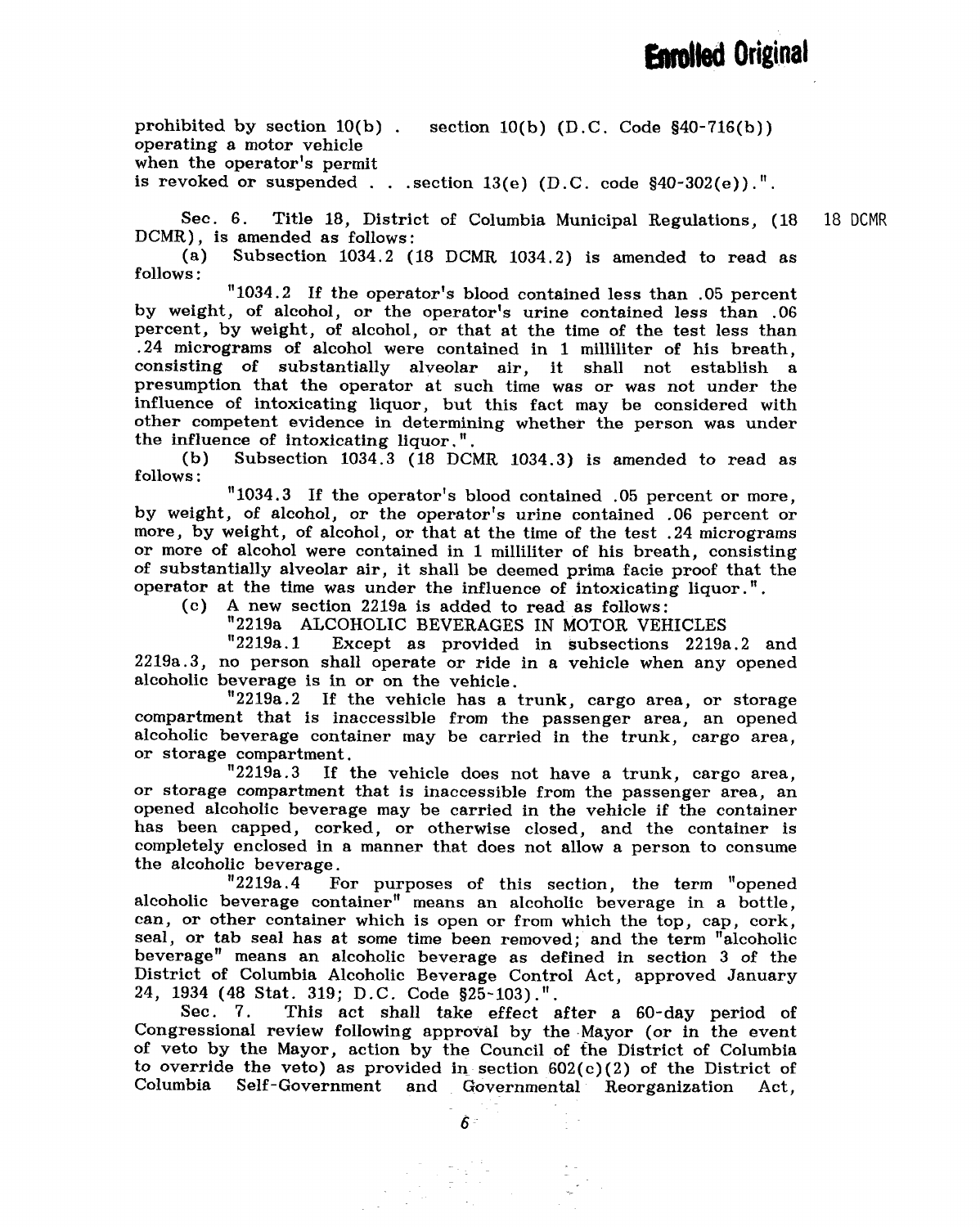$\chi^{(0)}$ 

approved December 24, 1973 (87 Stat. 813; D.C. Code §1-233(c)(2)), and publication in either the District of Columbia Register, the District of Columbia Statutes -at-Large, or the District of Columbia Municipal Regulations.

C iairman

Council of the District of Columbia

Mayor

District of Columbia

APPROVED: November 25, 1991